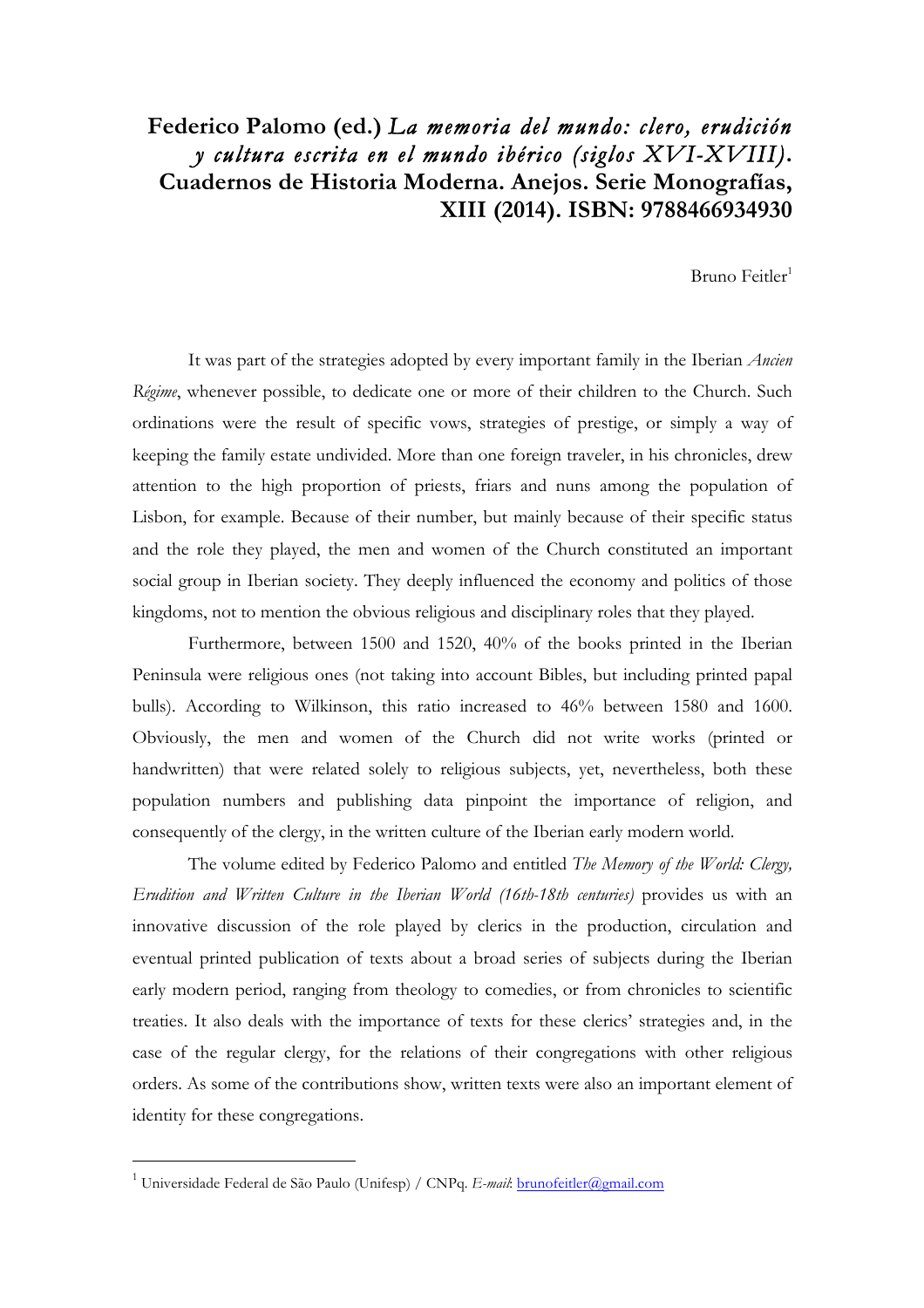The choice of authors (and of the texts themselves) clearly indicates a desire to understand "the central role of secular and regular clerics in the religious field of the written culture" in this period, from an imperial or even planetary logic, as announced by the volume's erudite, clear and comprehensive introduction written by its editor. Of the total of ten articles, only three deal exclusively with the Iberian-European context. This choice reveals Federico Palomo's main goal: to understand the role that clerics "could have played (through their texts) in the construction and configuration of the Iberian empires." One of the other manifest objectives of this volume is to challenge the traditional historiography that: 1) linked the intensive use of the printing press only to the Reformation, as opposed to a less erudite and more sentimental Tridentine Catholicism; 2) within the world of Roman Catholicism, saw Jesuits as the only ones who used intensively handwritten or printed texts in their political and missionary strategies; 3) regarded clerics in general and religious orders in particular, as, for example, Antonella Romano points out, as elements of obscurantism, and, because of this, as incapable of making any valid contribution to the renewal of knowledge, both technical and scientific. (Romano's contribution shows how crucial missionary texts were, for example, for the European knowledge of China). Related to this third aspect of traditional historiography, the editor makes the noteworthy choice to leave to one side those studies that dealt more specifically with the production and circulation of doctrinal, theological and also legal works. Works that were in fact the main editorial successes of the Iberian early modern world and, in that sense, undoubtedly the largest part of what constituted its erudition and written culture.

The volume is divided into two parts, each of which consists of five contributions. The first one deals with "*The clergy and their texts: circulation, edition and commerce*," and the second one with "*Memory, erudition and knowledge*." Nevertheless, I will address here the somewhat narrower topics that appear in articles from both parts.

The contributions by Fernando Bouza ("*Printing investors and the religious book market in the Iberian early modern period*") and Palomo ("*Atlantic connections: Friar Apolinário da Conceição, religious erudition and print culture in Portugal and the Portuguese America in the eighteenth century*") study, among other themes, the market in religious publications and the very original place that the clergy sometimes occupied in it. Both authors draw attention to the importance and the influence that investors and sponsors of those publications could have on the final result of the book. The objectives of those financiers might have been spiritual, but funders also clearly had a mercantile vision of publishing, while sponsors originating from the overseas elite were seeking, through print, to guarantee their social assertion and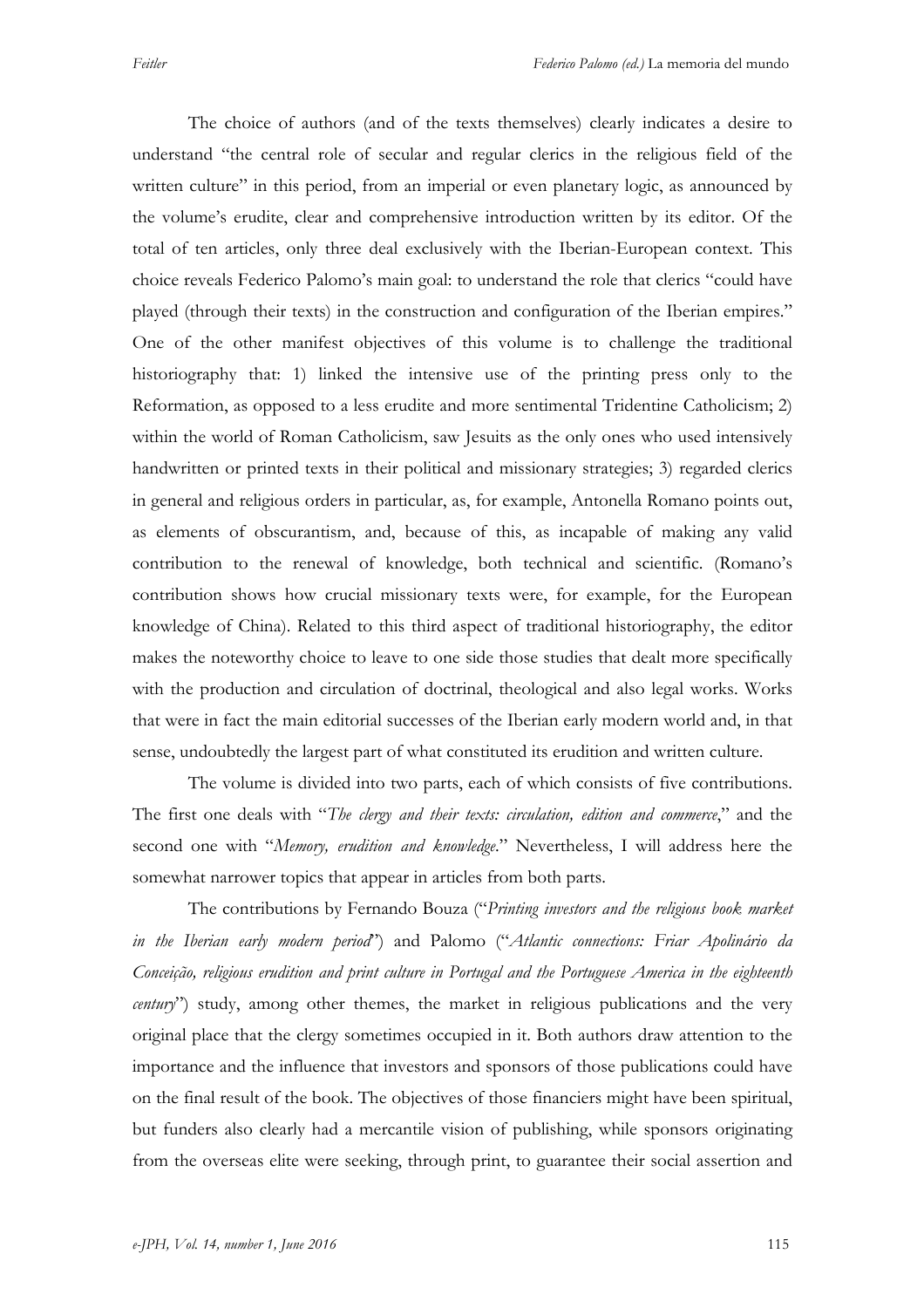ennoblement. Bouza and Palomo also consider the role that religious investors, and even convents and full congregations, played in the commerce of books, with the convents being used as depositaries for part of their members' publications. Through exchanges, these institutions could end up owning an important number of copies of books published by other congregations, and these could be used as assets to pay debts, for example. Palomo also describes an unusual commodification, not only of books, but also of masses. The protagonist of his study, Friar Apolinário da Conceição was placed, while in Lisbon, in charge of buying books for his Province, whose headquarters were in Rio de Janeiro. He also ended up supplying other markets in mainland Portugal. His correspondence (dating from the first half of the eighteenth century) with one of these buyers reveals an exchange market that was open only to the clergy, in which books were sold in exchange for certificates of celebrated masses.

Contrasting with the focus traditionally placed on the Jesuits, the article by Palomo, as well as those by Ângela Barreto Xavier (*Friar Miguel da Purificação between Madrid and Rome: account of a journey to Europe by a Portuguese friar born in India*) and Zoltán Biedermann (*Space subjected to time in Franciscan chronicle writings: revisiting the* Conquista Espiritual do Oriente *of Friar Paulo da Trindade*), study the importance of the Franciscans within the written culture of the Portuguese imperial world. These authors reveal that the Franciscans had a clear awareness of the importance of texts for the Order's identity, but also for the identity of one particular province in relation to other provinces. The cases analyzed here are the Province of Southern Brazil (Conceição) and that of India (São Tomé). This Franciscan use of texts became evident in the agitated context of the redefinition of the Iberian empires' religious fields, between the creation of the *Propaganda Fide* (1622) and the end of the Union of the Crowns of Portugal and Spain (1640). Xavier shows how a triply "subordinate" individual tried to use different instances of the Spanish and the papal courts to obtain recognition for the Portuguese "sons of India." Friar Miguel da Purificação sought to carve out a better place within the Portuguese empire and, in a broader sense, within the *Respublica Christiana*. This "sanctification of the tropics" was designed to challenge the powerful image of the atavistic degeneracy of those people living in, or born into, the overseas territories. Among these three different texts, one can perceive the definition of a chronology of the interest, or the awareness, shown by Franciscans in the importance of print, despite their need to attract sponsors because of the Order's "poverty." According to Palomo, an intellectualization of the Order occurred from the end of the seventeenth century onward. This bias was, however, noticeable some time before this, if we take into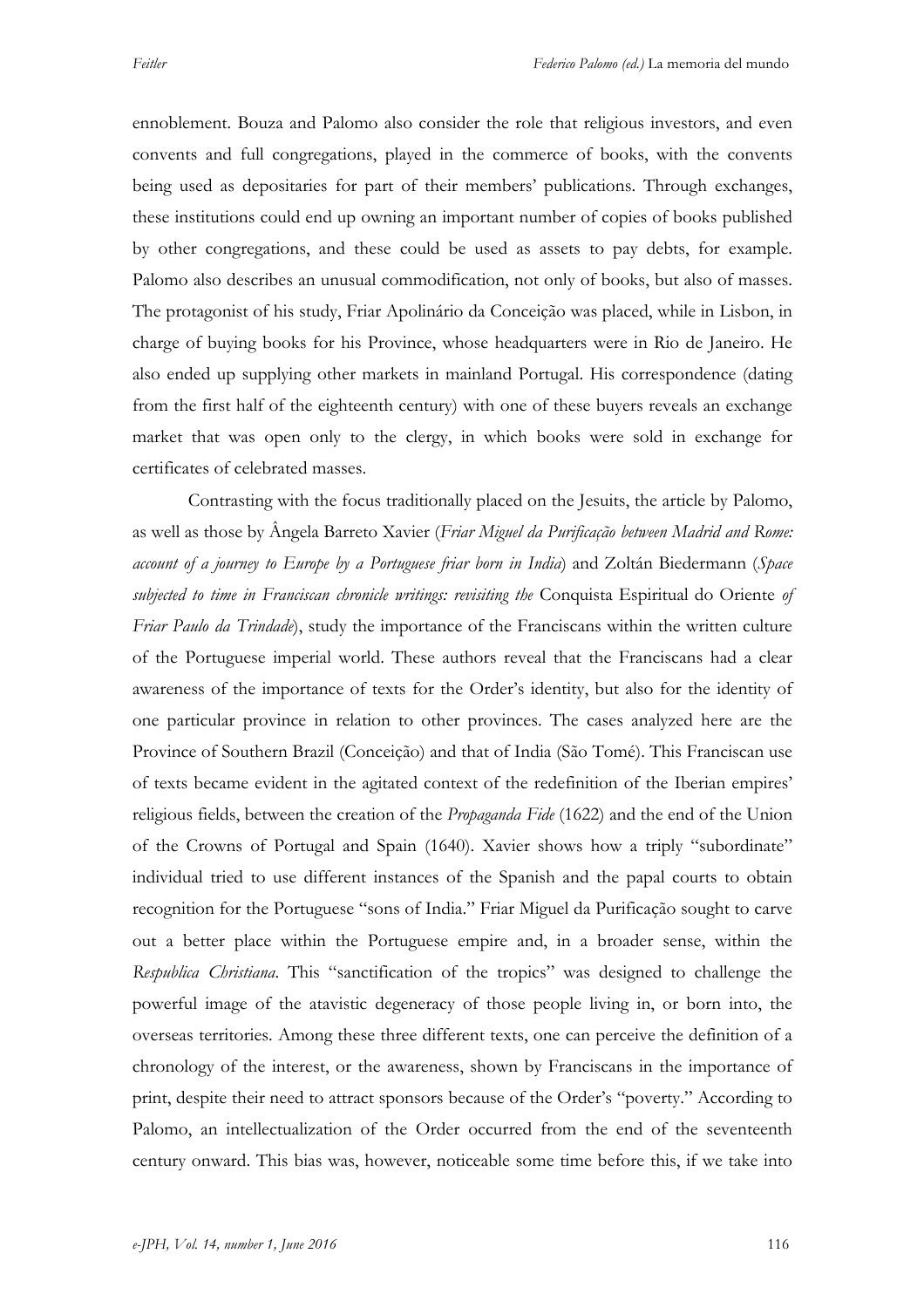account the works of Friar Miguel da Purificação, published in 1640 and 1641 (Xavier), as well as that of Friar Paulo da Trindade, composed during the 1630s (Biedermann). This awareness of the importance of printed texts is made clear in Biedermann's analysis of the *Spiritual Conquest of the Orient*, by the aforementioned Trindade. The author first demonstrates the archaic style of the Franciscan friar who gave more importance to time (or, we might think, to matters of a spiritual nature), as opposed to a geographical and spatial reading of the conquest of the Orient. He then argues that the use of that archaic style was nothing more than a conscious rhetorical device adopted by Trindade against the forces (above all the Jesuits) that threatened the "symbolic possession," or the monopoly, enjoyed by Franciscans in the missions of Ceylon.

This rivalry through chronicles is deeply linked to the topic of erudition and written culture as markers of religious identity. The contributions of Paul Nelles (*The Chancellery in the College: the production and circulation of Jesuit texts in the sixteenth century*), Antonio Castillo Gómez (*Letters from the convent: female epistolary in Counter-Reformation Spain*) and Rodrigo Bentes Monteiro (*Oratory of the kings and their conquests: pictures and leaflets collected by Diogo Barbosa Machado*) point more or less directly to the fact that different congregations (Jesuits, Discalced Carmelites and Oratorians) had their own writing formulas and mechanisms to promote the circulation of information that was an integral part of the identity of each of them. Nelles makes a detailed study of the importance for the Society of Jesus of the circulation of a huge amount of information. The author describes the evolution of these formats and the use of the famous "annual letters" (established in 1547), as well as the role of local colleges in the production, copying and circulation of what can be seen as an instrument for consolidating the identity of the Order. In turn, Castillo begins with a description of the highly controlled way in which female writing evolved in the post-Tridentine world. He then draws attention to just two female epistolary models: one that served as a tool for religious reformation (Teresa de Ávila), and another in which the sender was raised to the status of the "divine mother," as was the case with Maria de Ágreda, who was a political and spiritual adviser to King Filipe IV. Castillo draws attention to Teresa de Ávila's policy that nuns should write each other letters "so that charity does not grow cold," which, in a certain way, was also the purpose of the Jesuits' annual letters. One of the questions that Bentes Monteiro raises about Barbosa Machado's collection of portraits and leaflets is to what extent a private collection reflects the ideas of a wider group, a quest that points more directly to political issues. However, his article also refers to the erudite production of some other Portuguese Oratorians besides Barbosa Machado,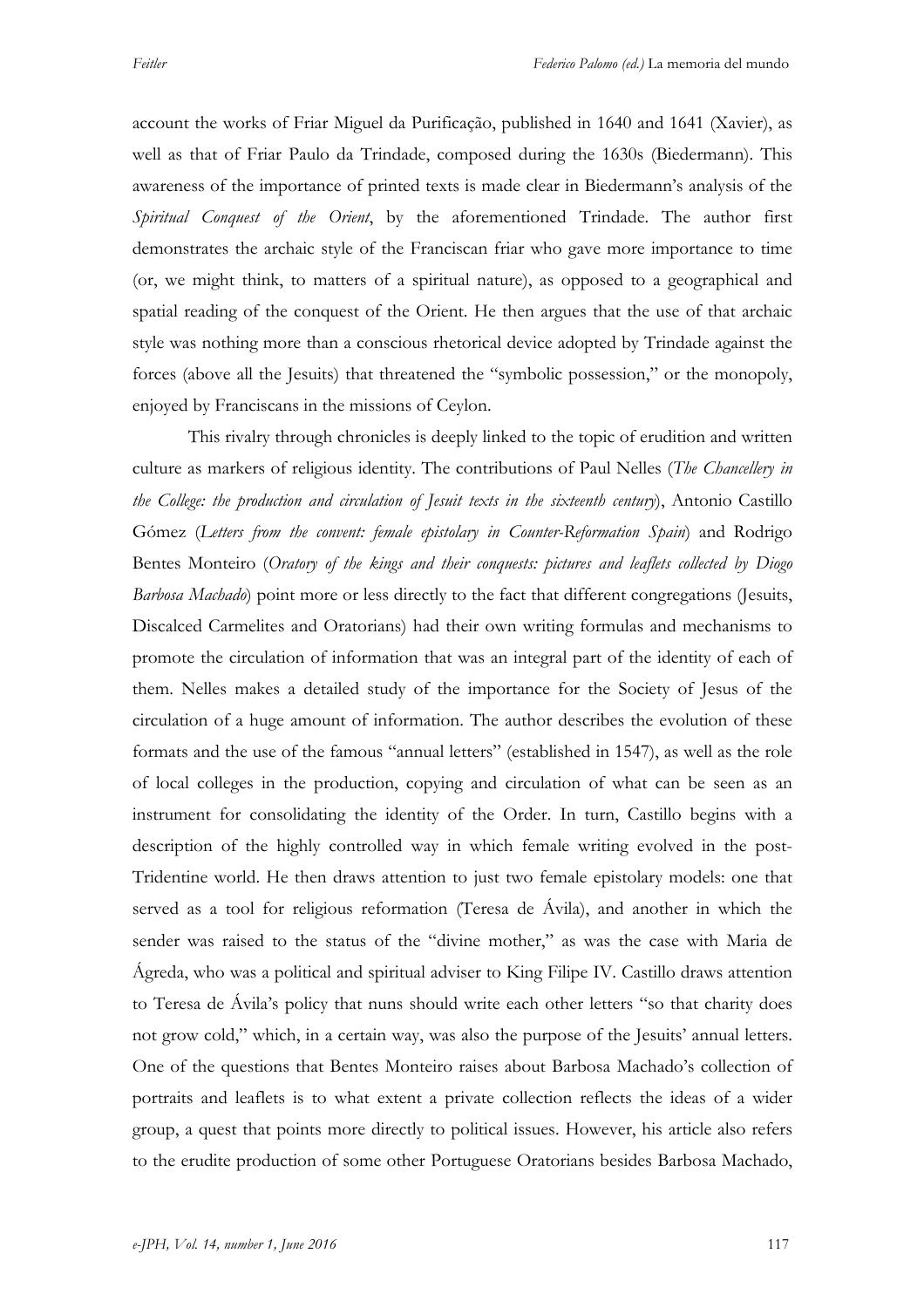pointing in this way to one single apprehension of the world and a singular way of writing about history that connected these people to the Oratory and to the Portuguese Royal Academy of History.

This volume is thus an important contribution to the historiography written about the (mainly regular) clergy, on the one hand, and, on the other hand, to the historiography of the learned culture of the early modern times, suggesting not only subjects of study, but also methodological approaches to further research into these two broad areas of interest.